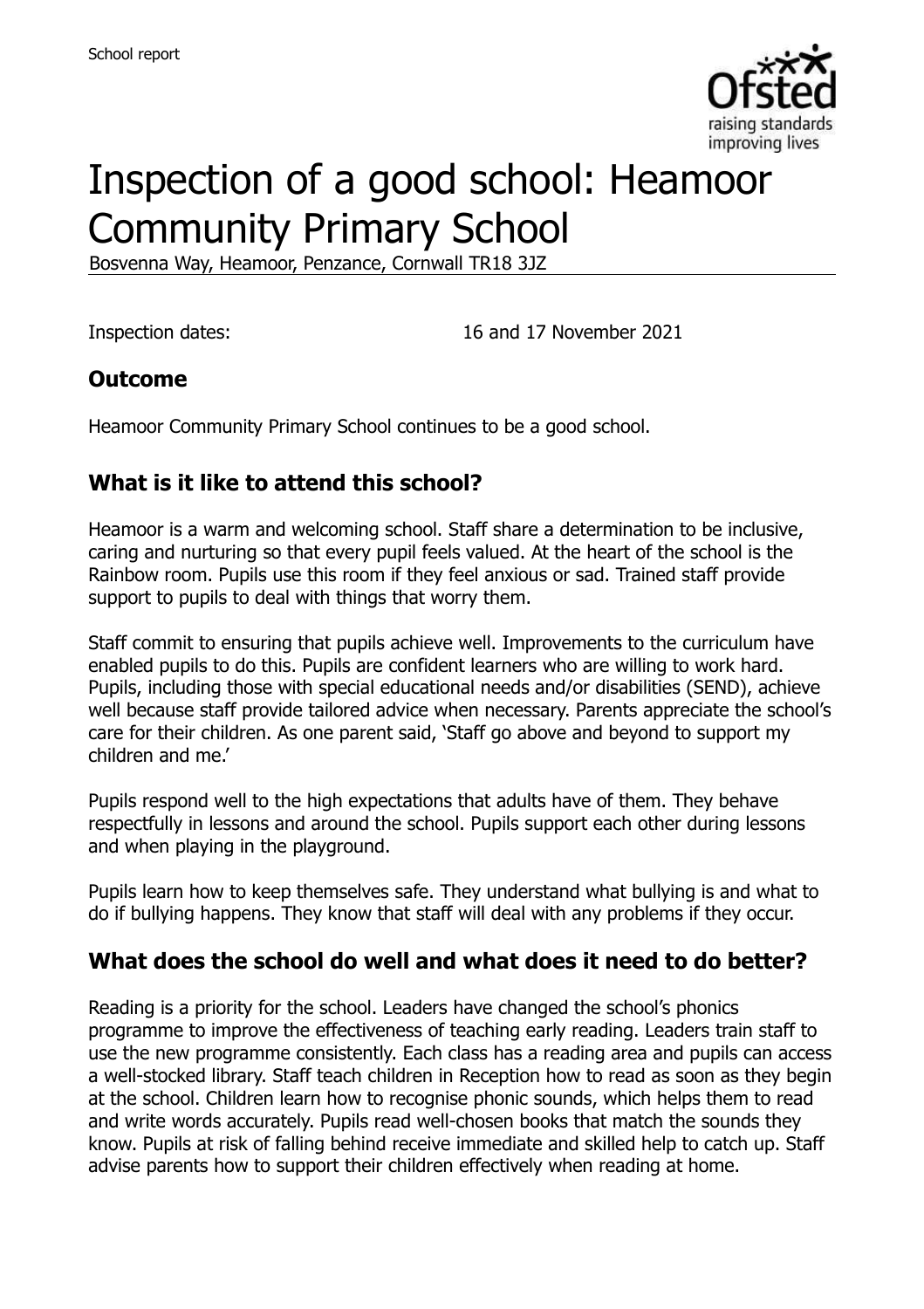

Leaders provide a clear rationale for the mathematics curriculum. From Reception, leaders have sequenced the essential knowledge that pupils should learn. Precise planning sets out what to teach and when, so that learning builds on pupils' prior knowledge. Pupils enjoy mathematics. They know how to apply previous learning so that they can understand new topics. For example, in Year 5, pupils use their knowledge of place value to solve problems when dividing by powers of 10.

Curriculum leaders are enthusiastic and knowledgeable. They have identified what pupils need to learn in each subject. Teachers assess pupils' knowledge accurately and identify gaps. In a few subjects, such as art, and design and technology, the sequencing of learning is not sufficiently detailed.

Teachers consider the needs of pupils with SEND carefully when delivering the curriculum. Staff support pupils with SEND and make sure they can take part fully in learning and wider school life. As a result, pupils with SEND can follow the curriculum and learn well.

Leaders invest in pupils' emotional and mental well-being through the use of the Rainbow room and a school counsellor. In personal, social and health education, pupils learn the importance of respecting everyone. A Year 6 residential trip to London enables pupils to experience the diversity of life in a major city. The school celebrates Cornish culture through events such as Mazey Day. Pupils can take part in a range of clubs that enrich their learning.

Staff work effectively as a team and know that leaders have concern for their workload and well-being.

#### **Safeguarding**

The arrangements for safeguarding are effective.

Leaders have created a culture focused on pupils' well-being. Staff receive regular training to recognise signs that pupils may be at risk of harm. Everyone is alert to changes in pupils which may cause concern. Leaders work closely with external agencies to ensure that pupils and parents get the support they need.

The curriculum helps pupils to learn how to keep safe. It includes teaching pupils about positive behaviours and relationships in ways that are appropriate to their age.

Policies and procedures for safeguarding are fit for purpose. Leaders make necessary checks when appointing adults to work with children.

#### **What does the school need to do to improve?**

## **(Information for the school and appropriate authority)**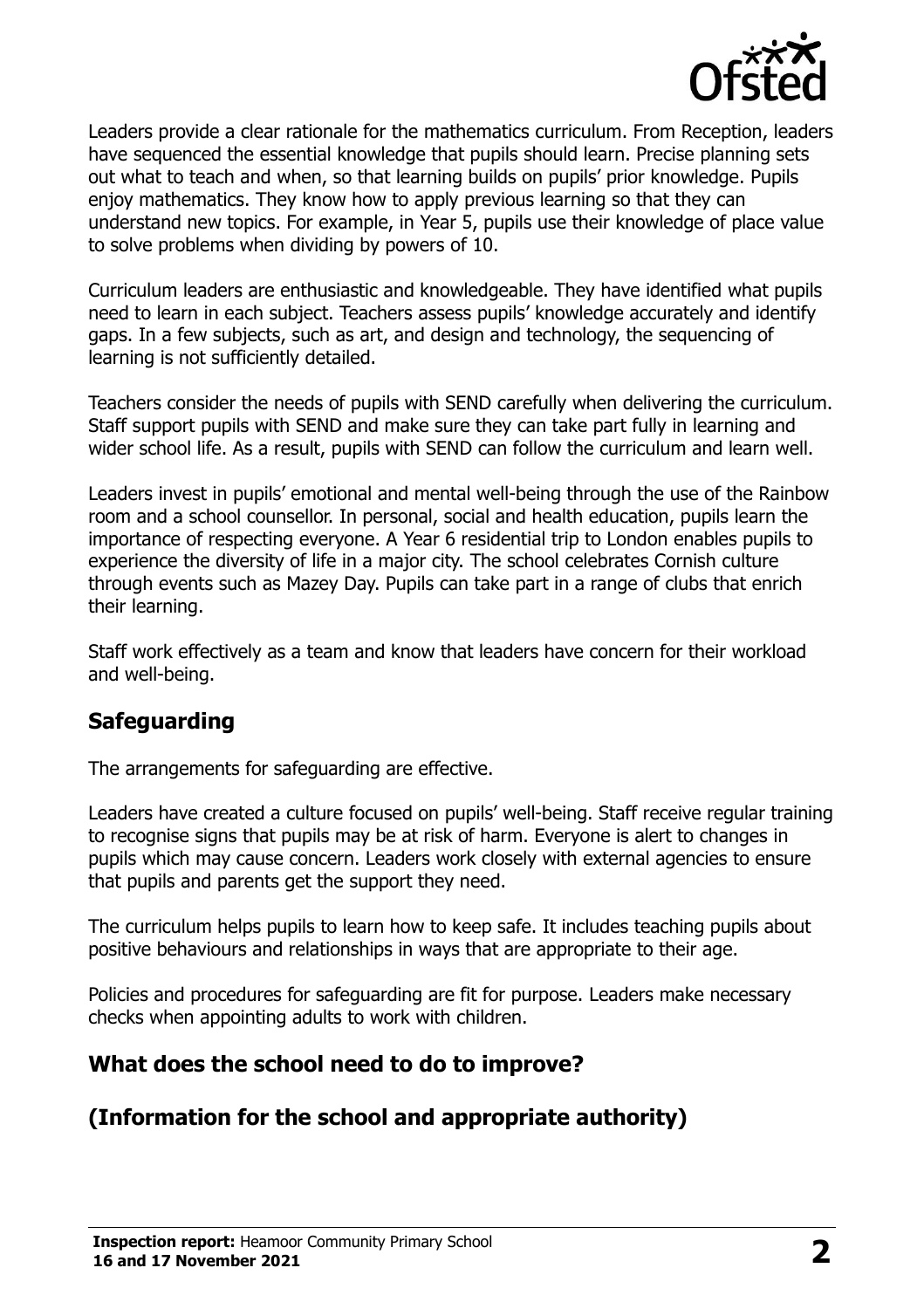

■ Leaders have not vet improved the curriculum in all subjects. This means that pupils do not know and remember more across the full curriculum. Leaders must continue to improve curriculum plans so that all subjects are planned consistently well.

#### **Background**

When we have judged a school to be good, we will then normally go into the school about once every four years to confirm that the school remains good. This is called a section 8 inspection of a good or outstanding school, because it is carried out under section 8 of the Education Act 2005. We do not give graded judgements on a section 8 inspection. However, if we find evidence that a school would now receive a higher or lower grade, then the next inspection will be a section 5 inspection. Usually this is within one to two years of the date of the section 8 inspection. If we have serious concerns about safeguarding, behaviour or the quality of education, we will deem the section 8 inspection as a section 5 inspection immediately.

This is the first section 8 inspection since we judged the school to be good on 7 and 8 June 2016.

#### **How can I feed back my views?**

You can use [Ofsted Parent View](https://parentview.ofsted.gov.uk/) to give Ofsted your opinion on your child's school, or to find out what other parents and carers think. We use information from Ofsted Parent View when deciding which schools to inspect, when to inspect them and as part of their inspection.

The Department for Education has further *guidance* on how to complain about a school.

If you are the school and you are not happy with the inspection or the report, you can [complain to Ofsted.](https://www.gov.uk/complain-ofsted-report)

#### **Further information**

You can search for [published performance information](http://www.compare-school-performance.service.gov.uk/) about the school.

In the report, '[disadvantaged pupils](http://www.gov.uk/guidance/pupil-premium-information-for-schools-and-alternative-provision-settings)' refers to those pupils who attract government pupil premium funding: pupils claiming free school meals at any point in the last six years and pupils in care or who left care through adoption or another formal route.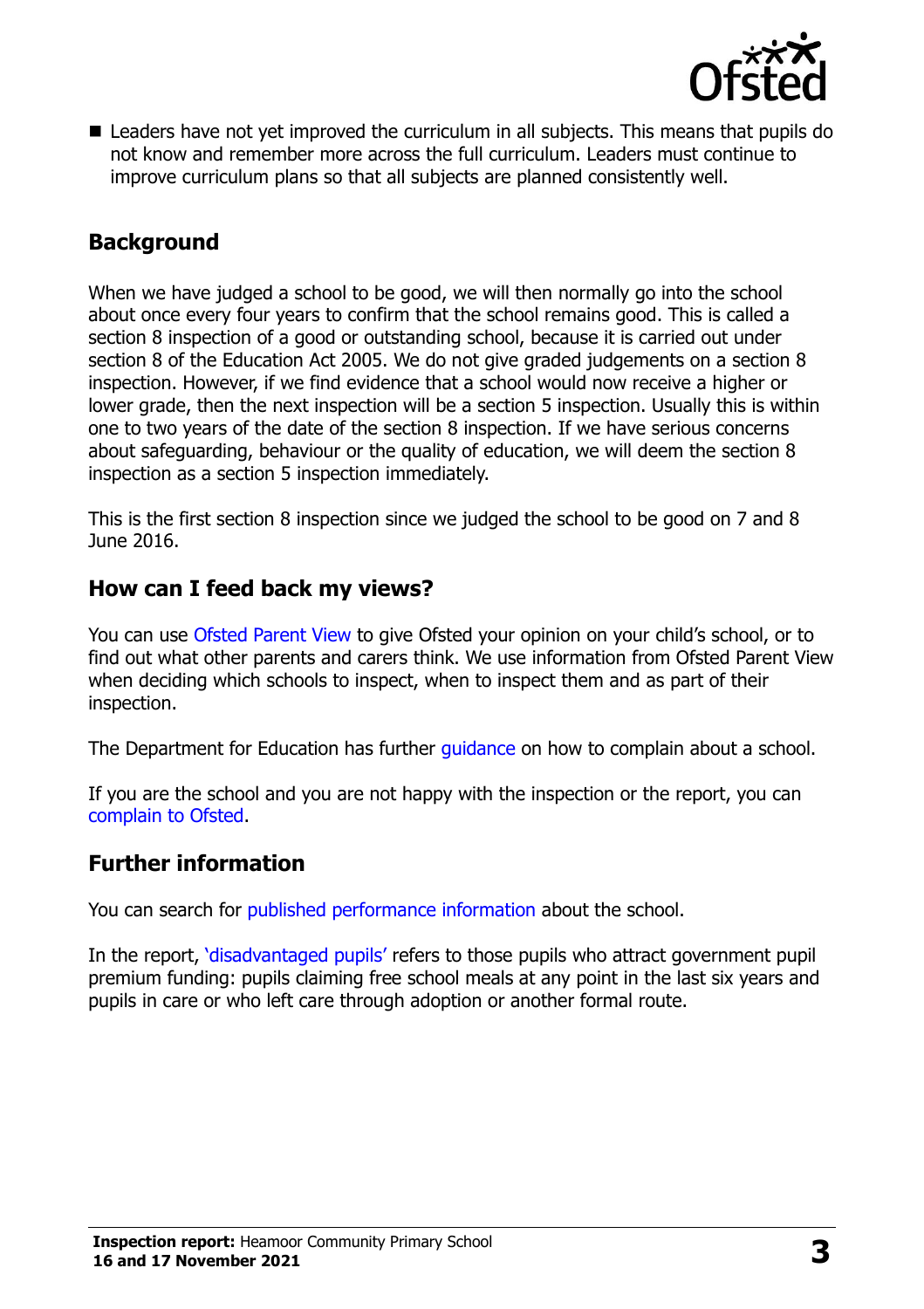

#### **School details**

| Unique reference number                            | 111794                                                                 |
|----------------------------------------------------|------------------------------------------------------------------------|
| <b>Local authority</b>                             | Cornwall                                                               |
| <b>Inspection number</b>                           | 10199819                                                               |
| <b>Type of school</b>                              | Primary                                                                |
| <b>School category</b>                             | Foundation                                                             |
| Age range of pupils                                | 5 to 11                                                                |
| <b>Gender of pupils</b>                            | Mixed                                                                  |
| <b>Gender of pupils in sixth-form</b><br>provision | Mixed                                                                  |
| Number of pupils on the school roll                | 186                                                                    |
| <b>Appropriate authority</b>                       | The governing body                                                     |
| <b>Chair of governing body</b>                     | Carol Breakwell                                                        |
| <b>Headteacher</b>                                 | Jodie Flynn                                                            |
| Website                                            | www.heamoorschool.co.uk/                                               |
| Date of previous inspection                        | 7 and 8 June 2016, under section 8 of the<br><b>Education Act 2005</b> |

## **Information about this school**

- The school is a member of The Penwith Education Trust, a cooperative trust comprised of seven local schools.
- The school uses one registered alternative provider.

## **Information about this inspection**

- This was the first routine inspection the school received since the COVID-19 pandemic began. Inspectors discussed the impact of the pandemic with school leaders and have taken that into account in their evaluation.
- The inspector met with the headteacher and two assistant headteachers, one of whom is the special educational needs coordinator. The inspector met the chair of the governing body and a group of parents.
- The inspector had telephone conversations with a representative of the local authority, an independent consultant who advises the school and the headteacher of the alternative provider used by the school.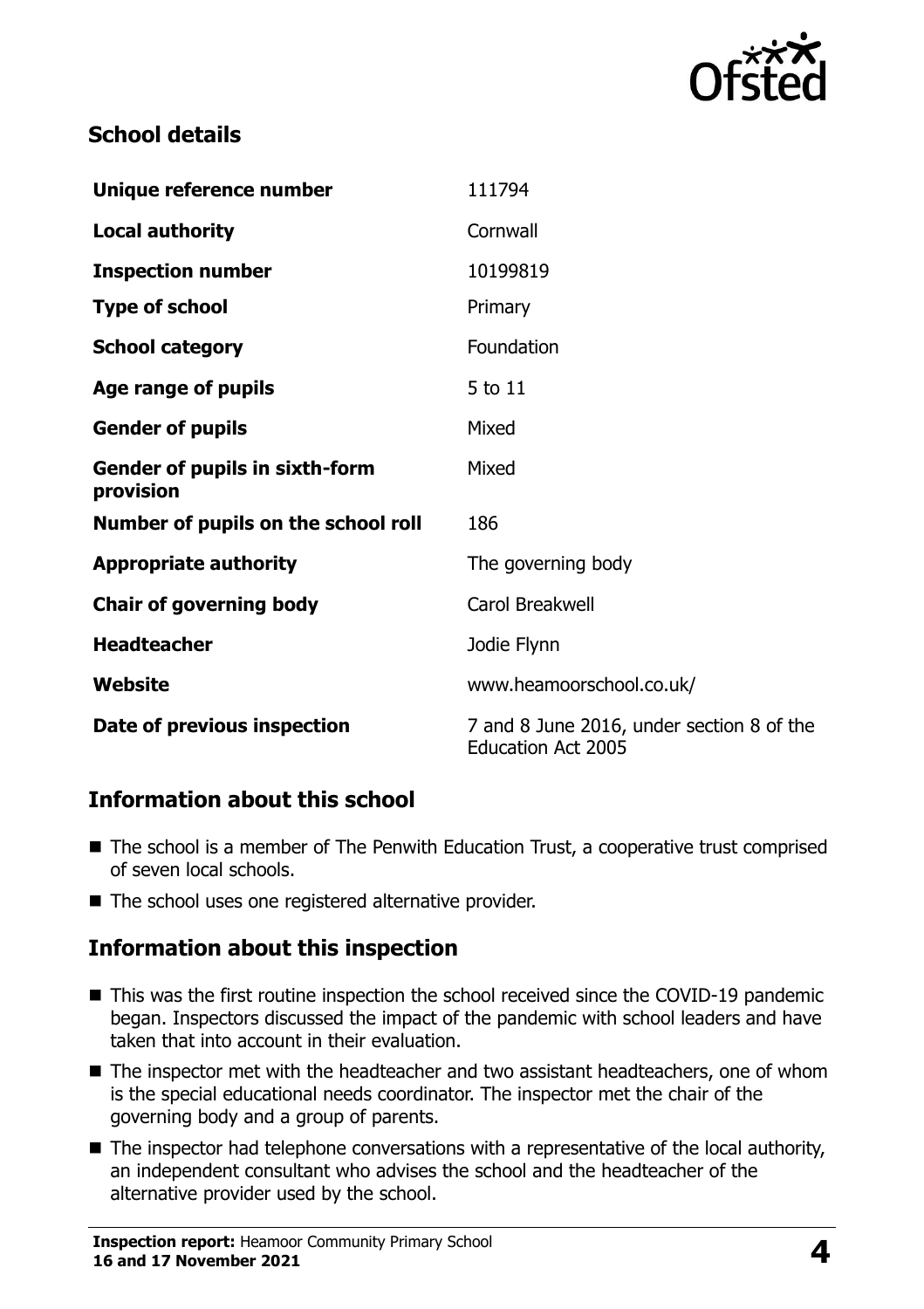

- The inspector carried out deep dives in these subjects: reading, mathematics, and history. The inspector met with subject leaders, looked at curriculum plans, visited a sample of lessons, looked at examples of pupils' work, spoke to teachers, listened to pupils read and talked to some pupils about their learning.
- The inspector looked at checks of recruitment processes. In addition, the inspector spoke with the designated safeguarding lead and with staff about their training in safeguarding, and to pupils.
- The inspector considered responses to Ofsted's online questionnaire, Parent View, including free-text responses. In addition, the inspector considered responses to Ofsted's staff survey.

#### **Inspection team**

Mark Burgess, lead inspector **Contact Contact Contact Contact Contact Contact Contact Contact Contact Contact Contact Contact Contact Contact Contact Contact Contact Contact Contact Contact Contact Contact Contact Contact**